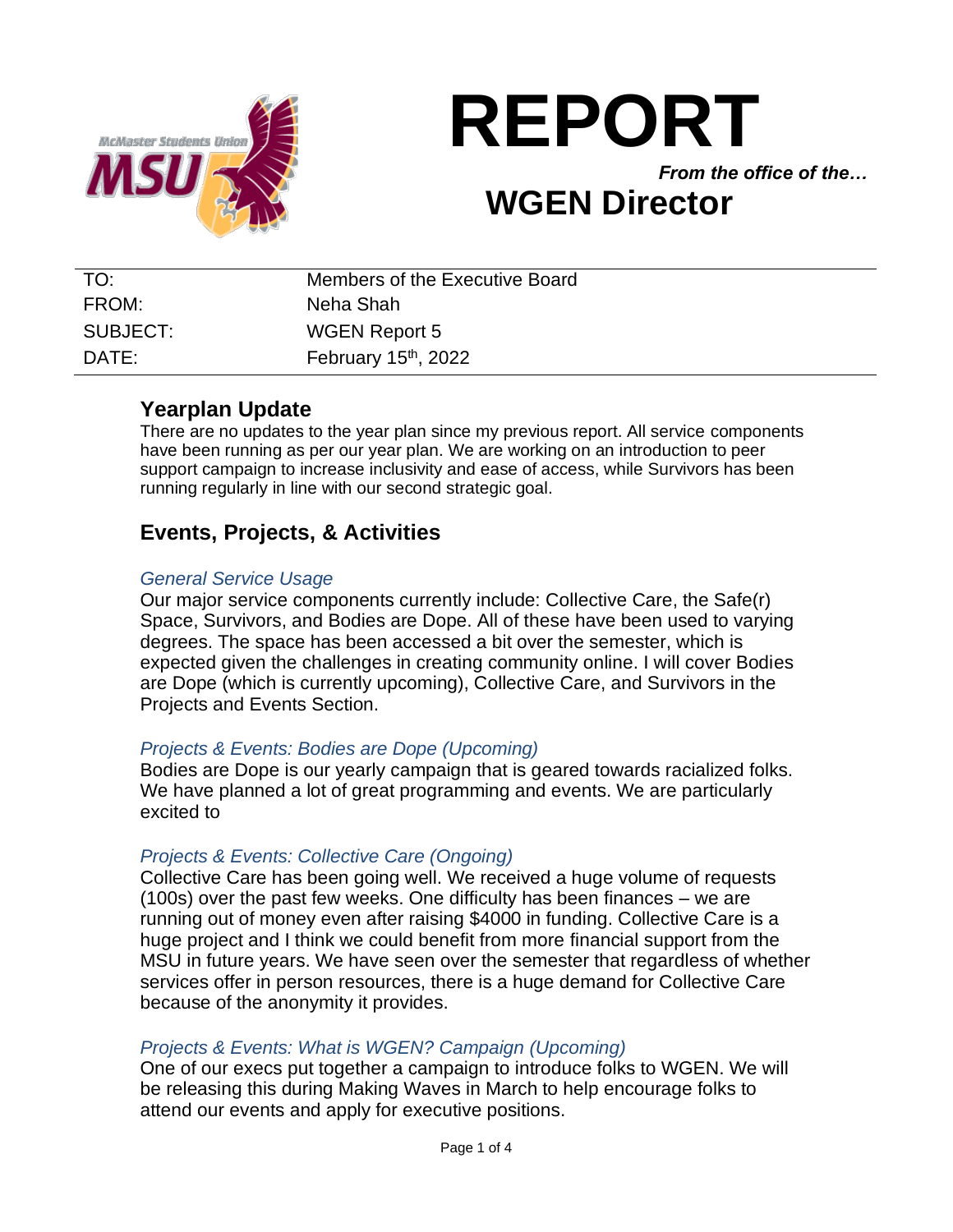# **Outreach & Promotions**

#### *Promotional Materials*



#### *Social Media Engagement since the Previous Report*

Last 7 Days  $\vee$ 

**Feb 4 - Feb 10** 

### **Insights Overview**

You reached +807% more accounts compared to Jan 28 - Feb 3

| Accounts reached       | $481$ > +807%  |  |
|------------------------|----------------|--|
| Accounts engaged       | $83$ > +8,200% |  |
| <b>Total followers</b> | $958$ > +0.2%  |  |

## **Finances**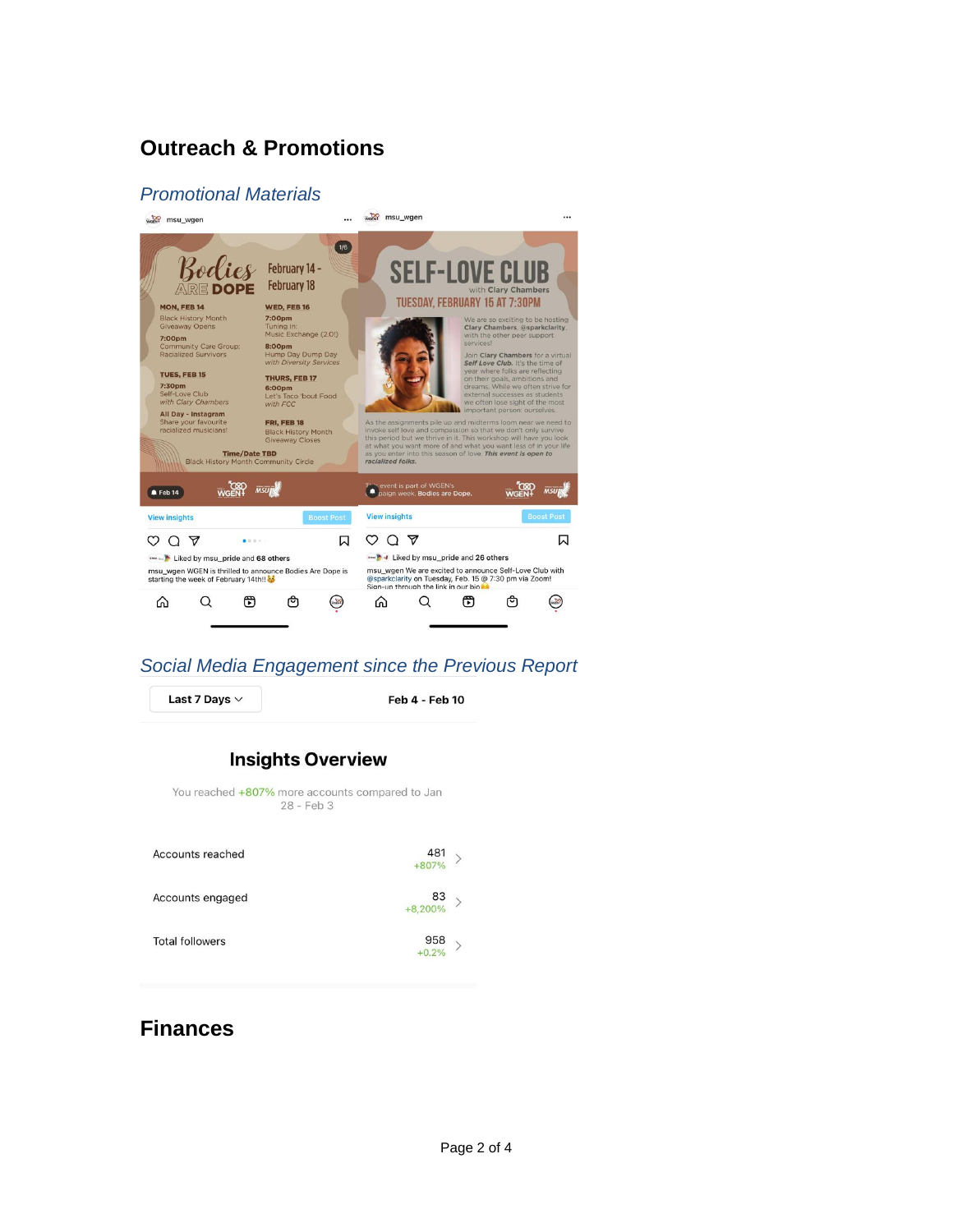## *Budget Summary*

| WGENius Gift Card #1 - Shoppers<br>\$30.00<br>\$30.00<br>WGENius Gift Card #2 - Esso<br>\$30.00<br>WGENius Gift Card #3 - Chapters/Indigo<br>\$66.23<br><b>Transforming Mac Giveaway</b><br>\$15.00<br><b>Tabling Charge</b><br>Mela Swayze Event<br>\$300.00<br>\$25.00<br>Transforming - Self-Care Night Gift Card (Indigo)<br>\$25.00<br>Transforming - Self-Care Night Gift Card (Amazon)<br>\$300.00<br>Clary Chambers Event<br>TOTAL SPENT IN LINE<br>\$821.23<br><b>REMAINING IN LINE</b><br>\$1,978.77<br>6103-0308<br><b>WGEN - SPECIAL PROJECTS</b><br>\$2,250.00<br>Collective Care - Nov 7 Gift of Choice<br>\$50.00<br>Collective Care - Nov 7 Come As You Are<br>\$25.00<br>Collective Care - Nov 7 Venus Envy<br>\$50.00<br>Gender-Affirming Gear - urBasics<br>\$228.26<br>Menstrual Products & Paper Bags - Walmart<br>\$69.14<br>Collective Care - Nov 11 GiftCards.ca<br>\$60.00<br>Collective Care - Jan 6 GenderGear<br>\$265.00<br>Collective Care - Jan 22 Gift of Choice<br>\$1,345.00<br>Collective Care - Jan 22 gc2b, CAYA Co-Operative, Amazon, Bl.<br>\$680.00<br>TOTAL SPENT IN LINE<br>\$2,772.40<br><b>REMAINING IN LINE</b><br>$-$522.40$<br>6494-0308<br><b>WGEN - VOLUNTEER RECOGNITION</b><br>\$750.00<br>Semester 1 Gift Cards<br>\$265.00<br>$10$ -Dec<br><b>TOTAL SPENT IN LINE</b><br>\$265.00 | 6102-0308 | <b>WGEN - ANNUAL CAMPAIGNS</b> |          |  | \$2,800.00 |  |  |  |
|----------------------------------------------------------------------------------------------------------------------------------------------------------------------------------------------------------------------------------------------------------------------------------------------------------------------------------------------------------------------------------------------------------------------------------------------------------------------------------------------------------------------------------------------------------------------------------------------------------------------------------------------------------------------------------------------------------------------------------------------------------------------------------------------------------------------------------------------------------------------------------------------------------------------------------------------------------------------------------------------------------------------------------------------------------------------------------------------------------------------------------------------------------------------------------------------------------------------------------------------------------------------------------------------------------------------------------------|-----------|--------------------------------|----------|--|------------|--|--|--|
|                                                                                                                                                                                                                                                                                                                                                                                                                                                                                                                                                                                                                                                                                                                                                                                                                                                                                                                                                                                                                                                                                                                                                                                                                                                                                                                                        |           |                                |          |  |            |  |  |  |
|                                                                                                                                                                                                                                                                                                                                                                                                                                                                                                                                                                                                                                                                                                                                                                                                                                                                                                                                                                                                                                                                                                                                                                                                                                                                                                                                        |           |                                |          |  |            |  |  |  |
|                                                                                                                                                                                                                                                                                                                                                                                                                                                                                                                                                                                                                                                                                                                                                                                                                                                                                                                                                                                                                                                                                                                                                                                                                                                                                                                                        |           |                                |          |  |            |  |  |  |
|                                                                                                                                                                                                                                                                                                                                                                                                                                                                                                                                                                                                                                                                                                                                                                                                                                                                                                                                                                                                                                                                                                                                                                                                                                                                                                                                        |           |                                |          |  |            |  |  |  |
|                                                                                                                                                                                                                                                                                                                                                                                                                                                                                                                                                                                                                                                                                                                                                                                                                                                                                                                                                                                                                                                                                                                                                                                                                                                                                                                                        |           |                                |          |  |            |  |  |  |
|                                                                                                                                                                                                                                                                                                                                                                                                                                                                                                                                                                                                                                                                                                                                                                                                                                                                                                                                                                                                                                                                                                                                                                                                                                                                                                                                        |           |                                |          |  |            |  |  |  |
|                                                                                                                                                                                                                                                                                                                                                                                                                                                                                                                                                                                                                                                                                                                                                                                                                                                                                                                                                                                                                                                                                                                                                                                                                                                                                                                                        |           |                                |          |  |            |  |  |  |
|                                                                                                                                                                                                                                                                                                                                                                                                                                                                                                                                                                                                                                                                                                                                                                                                                                                                                                                                                                                                                                                                                                                                                                                                                                                                                                                                        |           |                                |          |  |            |  |  |  |
|                                                                                                                                                                                                                                                                                                                                                                                                                                                                                                                                                                                                                                                                                                                                                                                                                                                                                                                                                                                                                                                                                                                                                                                                                                                                                                                                        |           |                                |          |  |            |  |  |  |
|                                                                                                                                                                                                                                                                                                                                                                                                                                                                                                                                                                                                                                                                                                                                                                                                                                                                                                                                                                                                                                                                                                                                                                                                                                                                                                                                        |           |                                |          |  |            |  |  |  |
|                                                                                                                                                                                                                                                                                                                                                                                                                                                                                                                                                                                                                                                                                                                                                                                                                                                                                                                                                                                                                                                                                                                                                                                                                                                                                                                                        |           |                                |          |  |            |  |  |  |
|                                                                                                                                                                                                                                                                                                                                                                                                                                                                                                                                                                                                                                                                                                                                                                                                                                                                                                                                                                                                                                                                                                                                                                                                                                                                                                                                        |           |                                |          |  |            |  |  |  |
|                                                                                                                                                                                                                                                                                                                                                                                                                                                                                                                                                                                                                                                                                                                                                                                                                                                                                                                                                                                                                                                                                                                                                                                                                                                                                                                                        |           |                                |          |  |            |  |  |  |
|                                                                                                                                                                                                                                                                                                                                                                                                                                                                                                                                                                                                                                                                                                                                                                                                                                                                                                                                                                                                                                                                                                                                                                                                                                                                                                                                        |           |                                |          |  |            |  |  |  |
|                                                                                                                                                                                                                                                                                                                                                                                                                                                                                                                                                                                                                                                                                                                                                                                                                                                                                                                                                                                                                                                                                                                                                                                                                                                                                                                                        |           |                                |          |  |            |  |  |  |
|                                                                                                                                                                                                                                                                                                                                                                                                                                                                                                                                                                                                                                                                                                                                                                                                                                                                                                                                                                                                                                                                                                                                                                                                                                                                                                                                        |           |                                |          |  |            |  |  |  |
|                                                                                                                                                                                                                                                                                                                                                                                                                                                                                                                                                                                                                                                                                                                                                                                                                                                                                                                                                                                                                                                                                                                                                                                                                                                                                                                                        |           |                                |          |  |            |  |  |  |
|                                                                                                                                                                                                                                                                                                                                                                                                                                                                                                                                                                                                                                                                                                                                                                                                                                                                                                                                                                                                                                                                                                                                                                                                                                                                                                                                        |           |                                |          |  |            |  |  |  |
|                                                                                                                                                                                                                                                                                                                                                                                                                                                                                                                                                                                                                                                                                                                                                                                                                                                                                                                                                                                                                                                                                                                                                                                                                                                                                                                                        |           |                                |          |  |            |  |  |  |
|                                                                                                                                                                                                                                                                                                                                                                                                                                                                                                                                                                                                                                                                                                                                                                                                                                                                                                                                                                                                                                                                                                                                                                                                                                                                                                                                        |           |                                |          |  |            |  |  |  |
|                                                                                                                                                                                                                                                                                                                                                                                                                                                                                                                                                                                                                                                                                                                                                                                                                                                                                                                                                                                                                                                                                                                                                                                                                                                                                                                                        |           |                                |          |  |            |  |  |  |
| 127701 approved for \$285, only used \$265                                                                                                                                                                                                                                                                                                                                                                                                                                                                                                                                                                                                                                                                                                                                                                                                                                                                                                                                                                                                                                                                                                                                                                                                                                                                                             |           |                                |          |  |            |  |  |  |
|                                                                                                                                                                                                                                                                                                                                                                                                                                                                                                                                                                                                                                                                                                                                                                                                                                                                                                                                                                                                                                                                                                                                                                                                                                                                                                                                        |           |                                |          |  |            |  |  |  |
|                                                                                                                                                                                                                                                                                                                                                                                                                                                                                                                                                                                                                                                                                                                                                                                                                                                                                                                                                                                                                                                                                                                                                                                                                                                                                                                                        |           |                                |          |  |            |  |  |  |
|                                                                                                                                                                                                                                                                                                                                                                                                                                                                                                                                                                                                                                                                                                                                                                                                                                                                                                                                                                                                                                                                                                                                                                                                                                                                                                                                        |           |                                |          |  |            |  |  |  |
|                                                                                                                                                                                                                                                                                                                                                                                                                                                                                                                                                                                                                                                                                                                                                                                                                                                                                                                                                                                                                                                                                                                                                                                                                                                                                                                                        |           |                                |          |  |            |  |  |  |
|                                                                                                                                                                                                                                                                                                                                                                                                                                                                                                                                                                                                                                                                                                                                                                                                                                                                                                                                                                                                                                                                                                                                                                                                                                                                                                                                        |           |                                |          |  |            |  |  |  |
|                                                                                                                                                                                                                                                                                                                                                                                                                                                                                                                                                                                                                                                                                                                                                                                                                                                                                                                                                                                                                                                                                                                                                                                                                                                                                                                                        |           |                                |          |  |            |  |  |  |
|                                                                                                                                                                                                                                                                                                                                                                                                                                                                                                                                                                                                                                                                                                                                                                                                                                                                                                                                                                                                                                                                                                                                                                                                                                                                                                                                        |           |                                |          |  |            |  |  |  |
|                                                                                                                                                                                                                                                                                                                                                                                                                                                                                                                                                                                                                                                                                                                                                                                                                                                                                                                                                                                                                                                                                                                                                                                                                                                                                                                                        |           |                                |          |  |            |  |  |  |
|                                                                                                                                                                                                                                                                                                                                                                                                                                                                                                                                                                                                                                                                                                                                                                                                                                                                                                                                                                                                                                                                                                                                                                                                                                                                                                                                        |           |                                |          |  |            |  |  |  |
|                                                                                                                                                                                                                                                                                                                                                                                                                                                                                                                                                                                                                                                                                                                                                                                                                                                                                                                                                                                                                                                                                                                                                                                                                                                                                                                                        |           |                                |          |  |            |  |  |  |
|                                                                                                                                                                                                                                                                                                                                                                                                                                                                                                                                                                                                                                                                                                                                                                                                                                                                                                                                                                                                                                                                                                                                                                                                                                                                                                                                        |           |                                |          |  |            |  |  |  |
|                                                                                                                                                                                                                                                                                                                                                                                                                                                                                                                                                                                                                                                                                                                                                                                                                                                                                                                                                                                                                                                                                                                                                                                                                                                                                                                                        |           |                                |          |  |            |  |  |  |
|                                                                                                                                                                                                                                                                                                                                                                                                                                                                                                                                                                                                                                                                                                                                                                                                                                                                                                                                                                                                                                                                                                                                                                                                                                                                                                                                        |           |                                |          |  |            |  |  |  |
|                                                                                                                                                                                                                                                                                                                                                                                                                                                                                                                                                                                                                                                                                                                                                                                                                                                                                                                                                                                                                                                                                                                                                                                                                                                                                                                                        |           |                                |          |  |            |  |  |  |
|                                                                                                                                                                                                                                                                                                                                                                                                                                                                                                                                                                                                                                                                                                                                                                                                                                                                                                                                                                                                                                                                                                                                                                                                                                                                                                                                        |           |                                |          |  |            |  |  |  |
|                                                                                                                                                                                                                                                                                                                                                                                                                                                                                                                                                                                                                                                                                                                                                                                                                                                                                                                                                                                                                                                                                                                                                                                                                                                                                                                                        |           |                                |          |  |            |  |  |  |
|                                                                                                                                                                                                                                                                                                                                                                                                                                                                                                                                                                                                                                                                                                                                                                                                                                                                                                                                                                                                                                                                                                                                                                                                                                                                                                                                        |           |                                |          |  |            |  |  |  |
|                                                                                                                                                                                                                                                                                                                                                                                                                                                                                                                                                                                                                                                                                                                                                                                                                                                                                                                                                                                                                                                                                                                                                                                                                                                                                                                                        |           |                                |          |  |            |  |  |  |
|                                                                                                                                                                                                                                                                                                                                                                                                                                                                                                                                                                                                                                                                                                                                                                                                                                                                                                                                                                                                                                                                                                                                                                                                                                                                                                                                        |           |                                |          |  |            |  |  |  |
|                                                                                                                                                                                                                                                                                                                                                                                                                                                                                                                                                                                                                                                                                                                                                                                                                                                                                                                                                                                                                                                                                                                                                                                                                                                                                                                                        |           |                                |          |  |            |  |  |  |
|                                                                                                                                                                                                                                                                                                                                                                                                                                                                                                                                                                                                                                                                                                                                                                                                                                                                                                                                                                                                                                                                                                                                                                                                                                                                                                                                        |           |                                |          |  |            |  |  |  |
|                                                                                                                                                                                                                                                                                                                                                                                                                                                                                                                                                                                                                                                                                                                                                                                                                                                                                                                                                                                                                                                                                                                                                                                                                                                                                                                                        |           |                                |          |  |            |  |  |  |
|                                                                                                                                                                                                                                                                                                                                                                                                                                                                                                                                                                                                                                                                                                                                                                                                                                                                                                                                                                                                                                                                                                                                                                                                                                                                                                                                        |           |                                |          |  |            |  |  |  |
|                                                                                                                                                                                                                                                                                                                                                                                                                                                                                                                                                                                                                                                                                                                                                                                                                                                                                                                                                                                                                                                                                                                                                                                                                                                                                                                                        |           | <b>REMAINING IN LINE</b>       | \$485.00 |  |            |  |  |  |